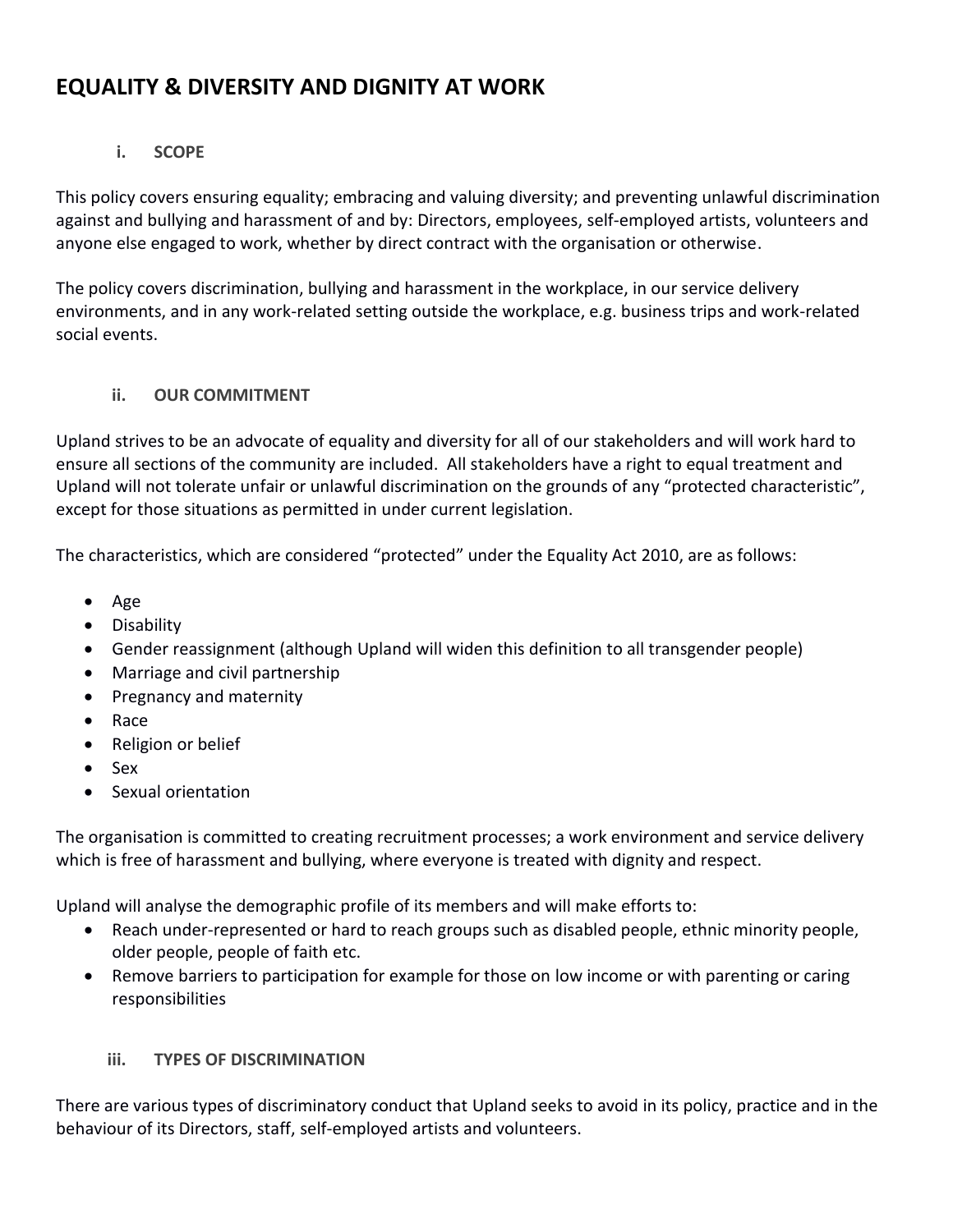**Direct discrimination** is where one person is treated less favourably than another because of a protected characteristic. For example, if a transsexual woman was denied entry to a women's art group because she was born male.

In limited circumstances, employers can directly discriminate against an individual for a reason related to any of the protected characteristics where there is an occupational requirement. The occupational requirement must be crucial to the post and a proportionate means of achieving a legitimate aim.

**Indirect discrimination** involves acts, policies or decisions which do not expressly treat any members, volunteers or supporters less favourably than others because of protected characteristics but have the effect of doing so in practice; and cannot be justified as a proportionate means of achieving a legitimate aim. For example if all Directors decisions are arrived at in email communication which may discriminate against people with literacies issues or learning disabilities.

**Bullying** is offensive, intimidating, malicious or insulting behaviour, and/or an abuse or misuse of power that is meant to undermine, humiliate or injure the person on the receiving end.

**Harassment** is unwanted conduct related to relevant protected characteristics, which are sex, gender reassignment, race (which includes colour, nationality and ethnic or national origins), disability, sexual orientation, religion or belief and age, that:

- has the purpose of violating a person's dignity or creating an intimidating, hostile, degrading, humiliating or offensive environment for that person; or
- is reasonably considered by that person to have the effect of violating their dignity or of creating an intimidating, hostile, degrading, humiliating or offensive environment for them, even if this effect was not intended by the person responsible for the conduct.

# **Points to note about Harassment:**

Conduct may be harassment whether or not the person behaving in that way intends to offend.

- Harassment may also occur where a person engages in unwanted conduct towards another because they perceive that the recipient has a protected characteristic (for example, a perception that they are gay or disabled)
- There may also be circumstances in which an individual is subjected to unwanted conduct from a third party, such as a client or customer.
- A single incident can be harassment if it is sufficiently serious.
- All bullying and harassment is misconduct and is a disciplinary offence which will be dealt with under the organisation's disciplinary policy. Bullying or harassment will often be gross misconduct, which can lead to dismissal without notice.
- Bullying or harassment will constitute unlawful discrimination where it relates to one of the protected characteristics.
- Serious bullying or harassment may amount to other civil or criminal offences, eg a civil offence under the Protection from Harassment Act 1997 and criminal offences of assault.

**Associative discrimination** is where an individual is directly discriminated against or harassed for association with another individual who has a protected characteristic (although it does not cover harassment because of marriage and civil partnership, and (according to guidance from the Government and ACAS) pregnancy and maternity).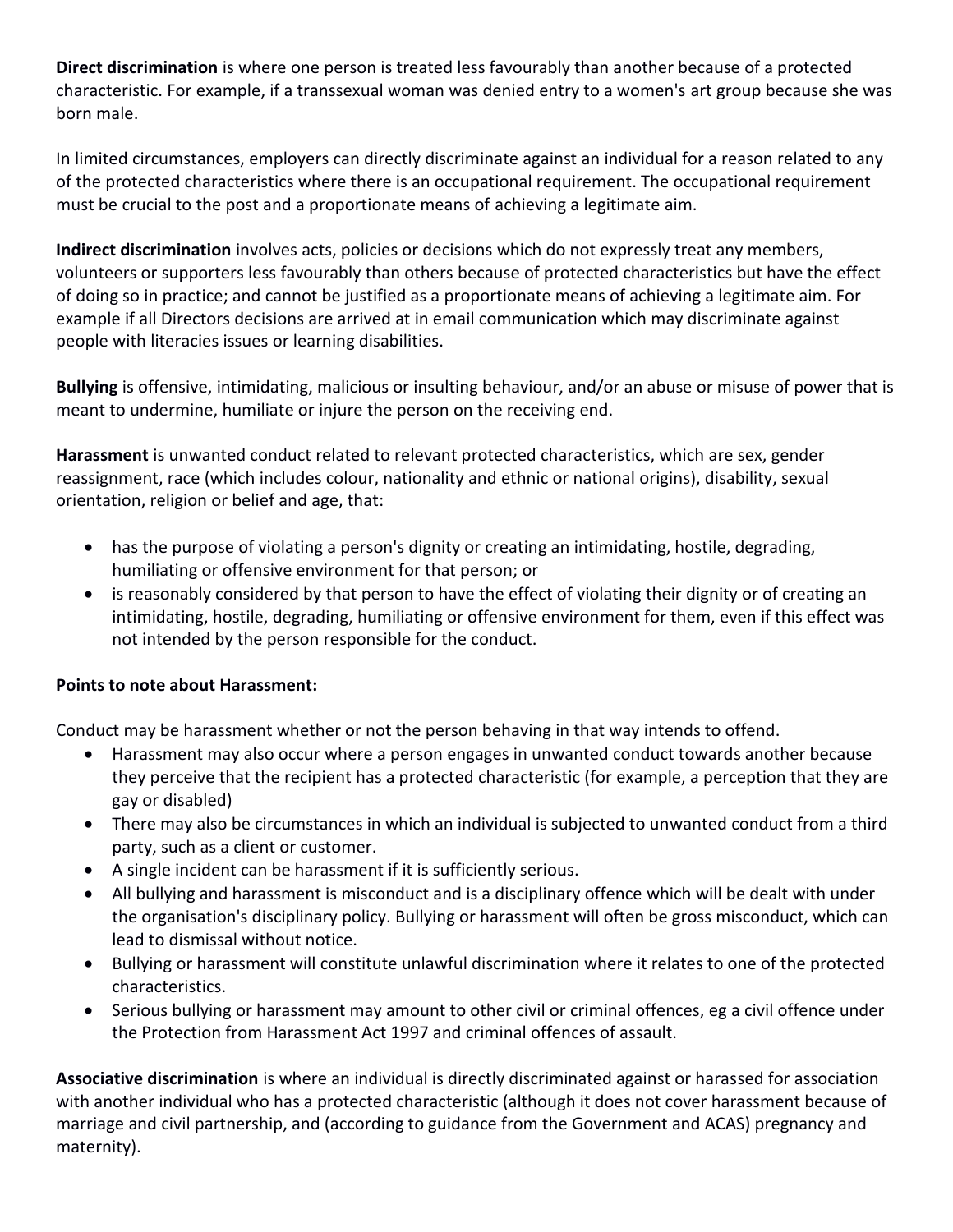**Perceptive discrimination** is where an individual is directly discriminated against or harassed based on a perception that they have a particular protected characteristic when they do not, in fact, have that protected characteristic (other than marriage and civil partnership, and pregnancy and maternity).

**Failure to make reasonable adjustments** is where a physical feature or a provision, criterion or practice puts a disabled person at a substantial disadvantage compared with someone who does not have that protected characteristic and the employer has failed to make reasonable adjustments to enable the disabled person to overcome the disadvantage.

**Causing/aiding discrimination**: it is unlawful to instruct, cause, induce or knowingly help someone discriminate against another.

# **iv. VICTIMISATION**

Victimisation is subjecting a person to a detriment because they have, in good faith, complained (whether formally or otherwise) that someone has been bullying or harassing them or someone else, or supported someone to make a complaint or given evidence in relation to a complaint. This would include denying someone training opportunities, a promotion or isolating them because they have made a complaint or giving them a heavier or more difficult workload.

Provided that you act in good faith, i.e. you genuinely believe that what you are saying is true, you have a right not to be victimised for making a complaint or doing anything in relation to a complaint of bullying or harassment and the organisation will take appropriate action to deal with any alleged victimisation, which may include disciplinary action against anyone found to have victimised you.

However, an employee is not protected from victimisation if they acted maliciously or made or supported an untrue complaint. Making a complaint that you know to be untrue, or giving evidence that you know to be untrue, may lead to disciplinary action being taken against you.

# **v. WHAT SHOULD I DO IF I THINK I AM BEING DISCRIMINATED AGAINST, BULLIED OR HARASSED?**

You may be able to sort out matters informally. The person may not know that their behaviour is unwelcome or upsetting. An informal discussion may help them to understand the effects of their behaviour and agree to change it. You may feel able to approach the person yourself, or with the help of a manager, trade union representative or another employee. Alternatively, an initial approach could be made on your behalf by one of these people. You should tell the person what behaviour you find offensive and unwelcome, and say that you would like it to stop immediately. You may want to add that, if the behaviour continues, you intend to make a formal complaint to your manager. You should keep a note of the date and what was said and done. This will be useful evidence if the unacceptable behaviour continues and you wish to make a formal complaint.

If an informal approach does not resolve matters, or you think the situation is too serious to be dealt with informally, you can make a formal complaint by using the organisation's Grievance and Complaints Procedure. The organisation will ensure that you can bring your complaint in the first instance to someone of your own gender, if you so choose. If the situation involves a criminal offence being committed against you, the Organisation will support you (if desired) to report this to the police.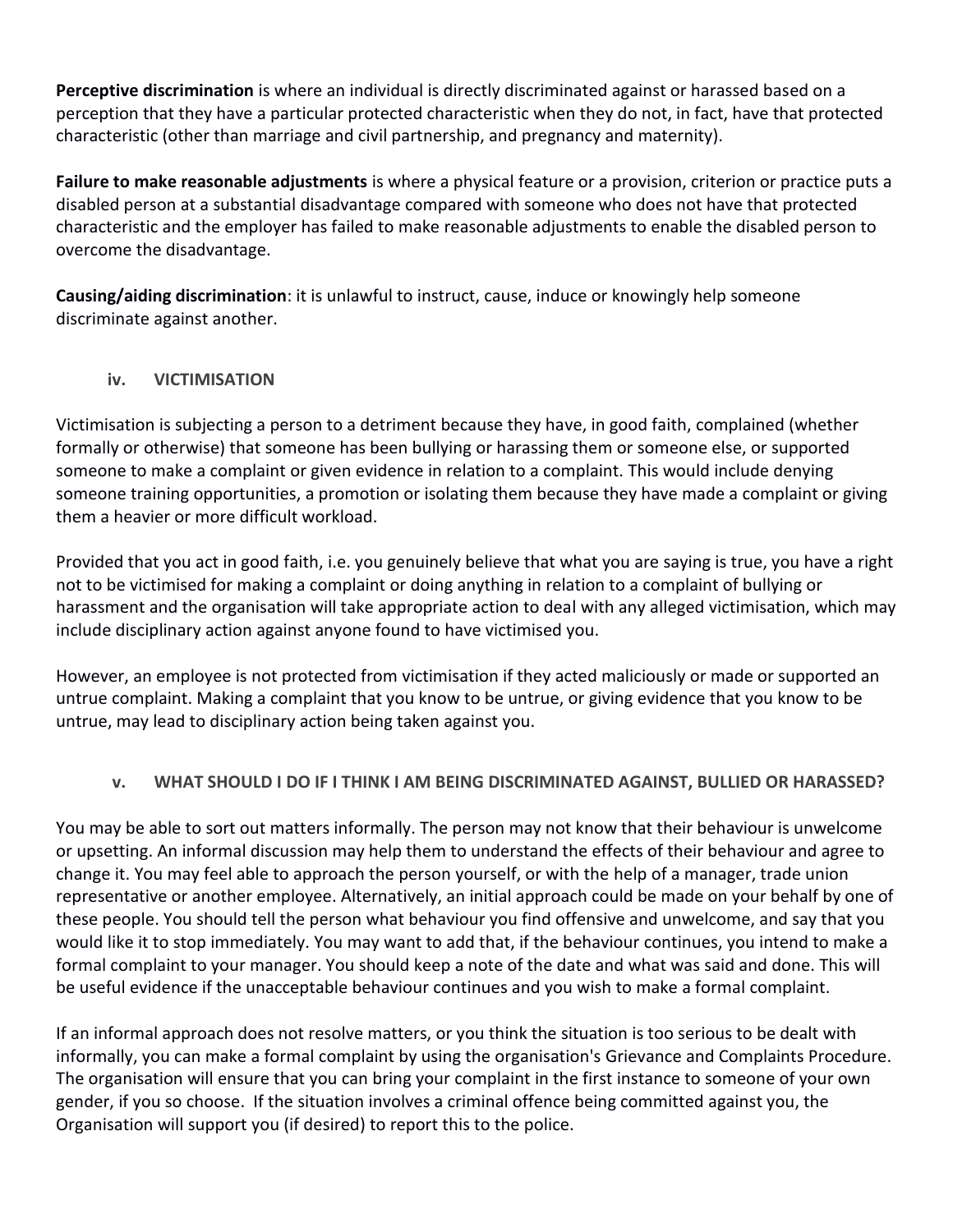# **vi. WHAT CAN I DO TO HELP STOP BULLYING AND HARASSMENT?**

We all have a responsibility to help create and maintain a work environment free of bullying and harassment. You can help to do this by:

- being aware of how your own behaviour may affect others and changing it, if necessary you can still cause offence even if you are "only joking";
- treating your colleagues with dignity and respect;
- taking a stand if you think inappropriate jokes or comments are being made;
- making it clear to others when you find their behaviour unacceptable, unless it should be obvious in advance that this would be the case;
- intervening, if possible, to stop harassment or bullying and giving support to recipients;
- making it clear that you find harassment and bullying unacceptable;
- reporting harassment or bullying to your manager and supporting the organisation in the investigation of complaints; and
- if a complaint of harassment or bullying is made, not prejudging or victimising the complainant or alleged harasser.

Directors and staff members have a particular responsibility to:

- set a good example by their own behaviour;
- ensure that there is a supportive working environment;
- make sure that staff know what standards of behaviour are expected of them;
- intervene to stop bullying or harassment; and
- report promptly to human resources any complaint of bullying or harassment, or any incident of bullying or harassment witnessed by them.

# **vii. WHAT HAPPENS IF I AM ACCUSED OF DISCRIMINATION, BULLYING OR HARASSMENT?**

If someone approaches you informally about your behaviour, remember that different people find different things acceptable and everyone has the right to decide what behaviour is acceptable to them and to have their feelings respected by others.

If a formal complaint is made about your behaviour, this will be fully investigated and the organisation may bring disciplinary proceedings, if appropriate. The organisation will follow its disciplinary procedure and you will have the rights set out in that procedure.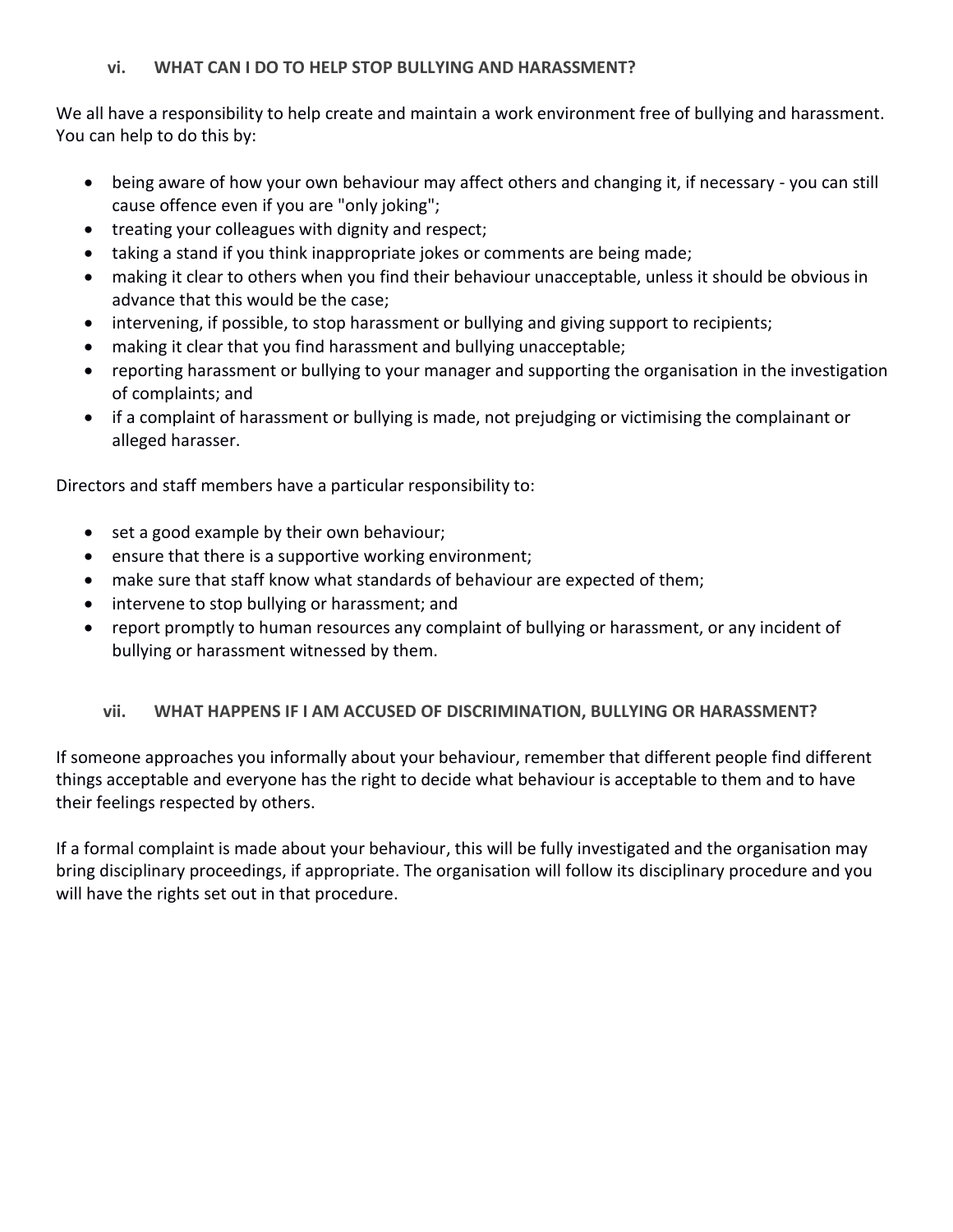# WHISTLE BLOWING POLICY

# **I. INTRODUCTION**

It is important to the organisation that any fraud, misconduct or wrongdoing by Directors, staff, self-employed artists or volunteers of the organisation is reported and properly dealt with. The organisation therefore encourages all individuals to raise any concerns that they may have about the conduct of others in the business or the way in which the business is run. This policy sets out the way in which individuals may raise any concerns that they have and how those concerns will be dealt with.

#### **II. BACKGROUND**

The law provides protection for Directors, staff members, self-employed artists or volunteers who raise legitimate concerns about specified matters. These are called 'qualifying disclosures'. A qualifying disclosure is one made in good faith by an employee who has a reasonable belief that:

- a criminal offence
- a miscarriage of justice
- an act creating risk to health and safety
- an act causing damage to the environment
- a breach of any other legal obligation or
- a concealment of any of the above

is being, has been, or is likely to be, committed. It is not necessary for the Director, staff member, selfemployed artist or volunteer to have proof that such an act is being, has been, or is likely to be, committed - a reasonable belief is sufficient. The Director, staff member, self-employed artist or volunteer has no responsibility for investigating the matter - it is the organisation's responsibility to ensure that an investigation takes place.

A Director, staff member, self-employed artist or volunteer who makes such a protected disclosure has the right not to be dismissed, or subjected to victimisation, because they have made the disclosure.

The organisation encourages Directors, staff members, self-employed artists or volunteers to raise their concerns under this procedure in the first instance. If a Director, staff member, self-employed artist or volunteer is not sure whether to raise a concern, they should discuss the issue with the Executive Managing Director (or another Director) of the organisation.

#### **III. PRINCIPLES**

Everyone should be aware of the importance of preventing and eliminating wrongdoing at work. Directors, staff members, self-employed artists or volunteers should be watchful for illegal or unethical conduct and report anything of that nature that they become aware of.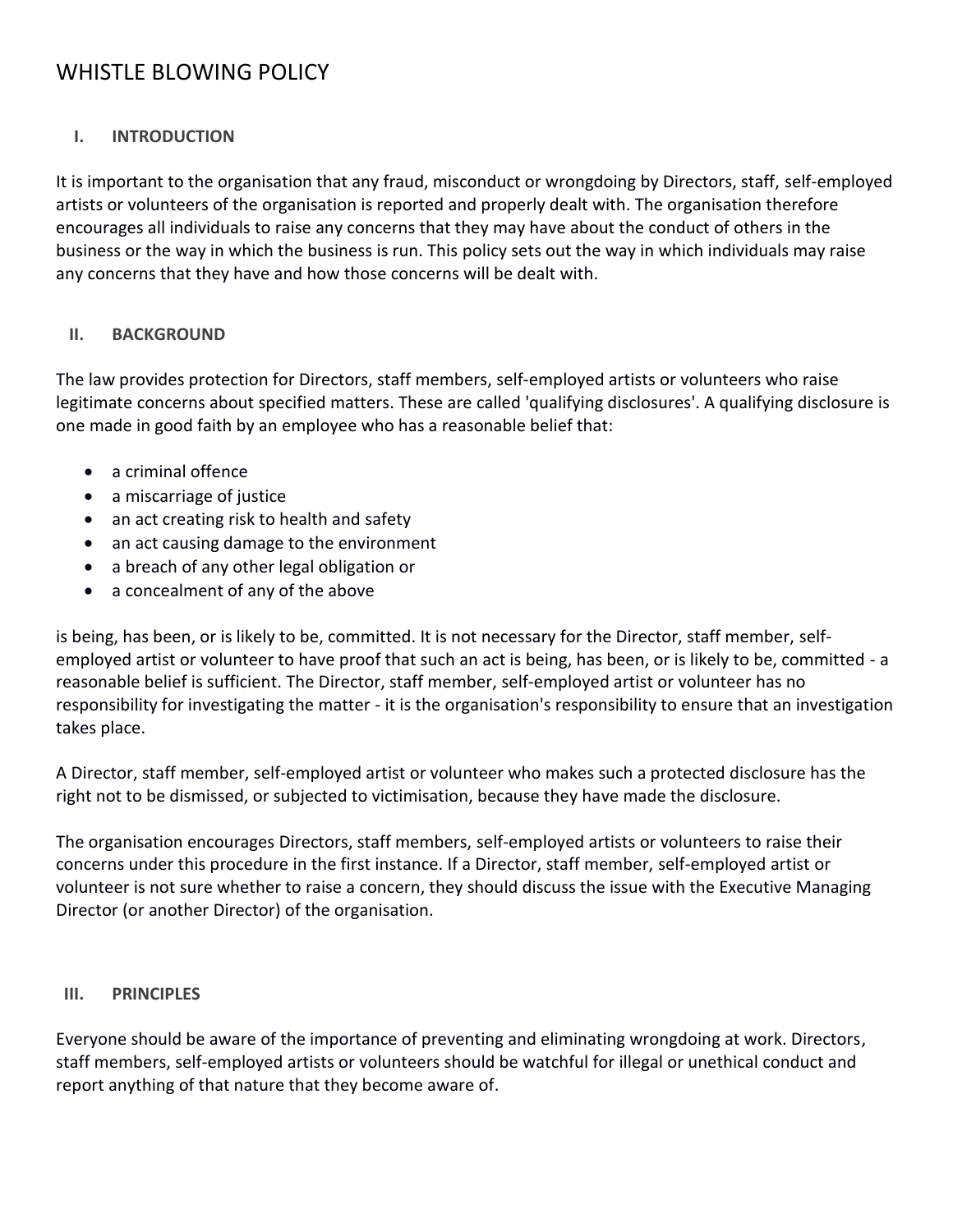Any matter raised under this procedure will be investigated thoroughly, promptly and confidentially, and the outcome of the investigation reported back to the Director, staff member, self-employed artist or volunteer who raised the issue.

No Director, staff member, self-employed artist or volunteer will be victimised for raising a matter under this procedure. This means that the continued employment and opportunities for future promotion or training of the Director, staff member, self-employed artist or volunteer will not be prejudiced because they have raised a legitimate concern.

Victimisation of a Director, staff member, self-employed artist or volunteer for raising a qualified disclosure will be a disciplinary offence.

If misconduct is discovered because of any investigation under this procedure the organisation's conduct and capability procedure will be used, in addition to any appropriate external measures.

Maliciously making a false allegation is a disciplinary offence.

An instruction to cover up wrongdoing is itself a disciplinary offence. If told not to raise or pursue any concern, even by a person in authority such as a Director; Directors staff member, self-employed artist or volunteers should not agree to remain silent. They should report the matter to the Chair of the Upland Board or other Board Director.

#### **IV. PROCEDURE**

This procedure is for disclosures about matters other than a breach of an employee's own contract of employment. If an employee is concerned that their own contract has been, or is likely to be, broken, they should use the organisation's grievance procedure.

In the first instance, and unless the Director, staff member, self-employed artist or volunteer reasonably believes their line manager to be involved in the wrongdoing, or if for any other reason the Director, staff member, self-employed artists or volunteer does not wish to approach their line manager, any concerns should be raised with the direct line manager. If they believe the line manager to be involved, or for any reason does not wish to approach the line manager, then the Director, staff member, self-employed artist or volunteer should proceed straight to stage 3.

(2) The line manager will arrange an investigation of the matter (either by investigating the matter themselves or immediately passing the issue to someone in a more senior position). The investigation may involve the Director, staff member, self-employed artist or volunteer and other individuals involved giving a written statement. Any investigation will be carried out in accordance with the principles set out above. The Director, staff member, self-employed artist or volunteer's statement will be taken into account, and they will be asked to comment on any additional evidence obtained. The line manager (or the person who carried out the investigation) will then report to the Directors, who will take any necessary action, including reporting the matter to any appropriate government department or regulatory agency. If disciplinary action is required, the line manager (or the person who carried out the investigation) will report the matter to the manager and start the disciplinary procedure. On conclusion of any investigation, the Director, staff member, self-employed artist or volunteer will be told the outcome of the investigation and what the trustees has done, or proposes to do, about it. If no action is to be taken, the reason for this will be explained.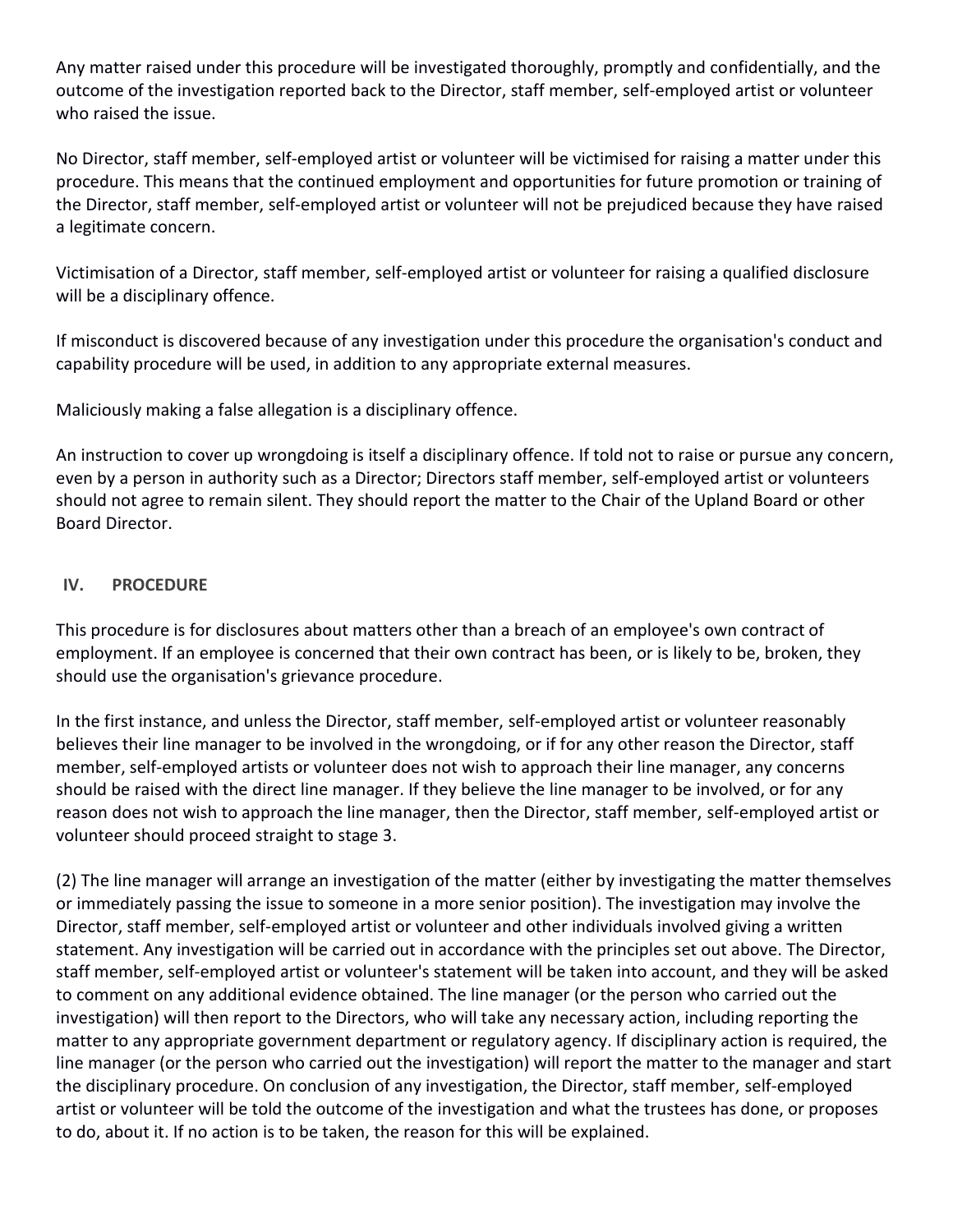(3) If the Director, staff member, self-employed artist or volunteer is concerned that their line manager is involved in the wrongdoing, has failed to make a proper investigation or has failed to report the outcome of the investigations to the trustees, they should inform the Executive Managing Director who will arrange for another appropriate person to review the investigation carried out, make any necessary enquiries and make their own report to the trustees as in stage 2 above. If for any other reason the Director, staff member, selfemployed artist or volunteer does not wish to approach their line manager they should also in the first instance contact the Chair of the Upland Board. Any approach to the Chair of the Upland Board will be treated with the strictest confidence and the Director, staff member, self-employed artist or volunteer's identity will not be disclosed without their prior consent.

Note, if the concern is regarding the Chair of the Upland Board, then another Director should be contacted.

(4) If on conclusion of stages 1, 2 and 3 the Director, staff member, self-employed artist or volunteer reasonably believes that the appropriate action has not been taken, they should report the matter to the proper authority. The legislation sets out a number of bodies to which qualifying disclosures may be made. These include:

- HM Revenue & Customs;
- the Financial Services Authority;
- the Office of Fair Trading;
- the Health and Safety Executive;
- the Scottish Environmental Protection Agency.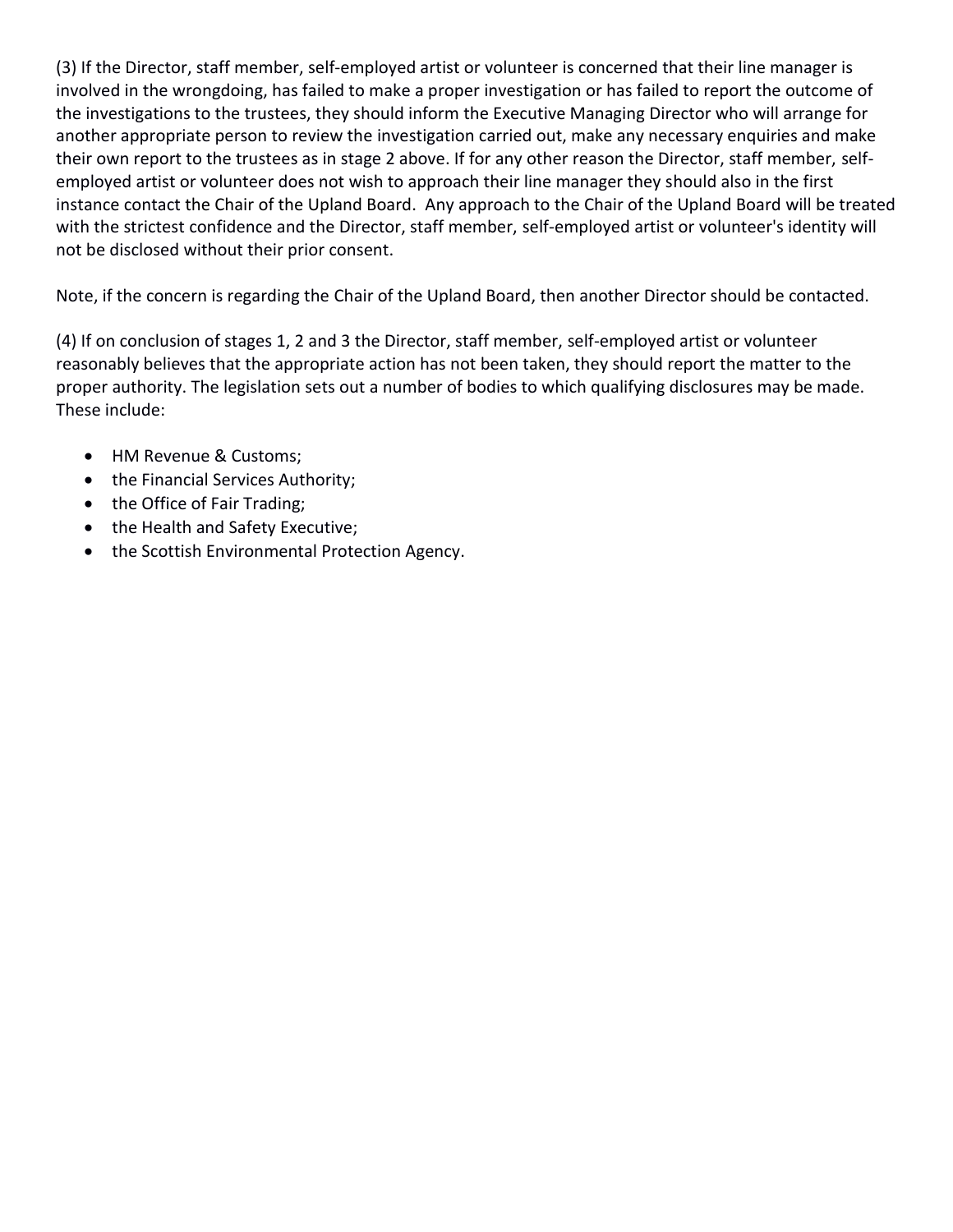# TRANSGENDER POLICY

# **I. SCOPE**

This section applies to Directors, staff and volunteers.

#### **II. OUR COMMITMENT**

The organisation is committed to ensuring that transgender people are treated with respect and that it does not discriminate unlawfully. This commitment is an important aspect of its overall commitment to providing equal opportunities in employment and volunteering.

This policy is intended to assist the organisation to put this commitment into practice and to help the organisation, transgender people and other employees to deal with any practical issues that may arise. Compliance with this policy should also ensure that employees do not commit unlawful acts of discrimination.

Striving to ensure that the work environment is free of harassment and bullying and that everyone is treated with dignity and respect is an important aspect of ensuring equal opportunities in employment. The organisation has a separate Equality, Diversity and Dignity at Work policy that deals with these issues.

# **III. TRANSGENDER AND TRANSITIONING**

Transgender people are those who adopt a different gender to that assigned at birth because they do not feel that their gender identity matches that assigned to them. Transitioning is the process of changing to the new gender identity. This may involve surgical treatment but some transgender people will not undergo surgery for personal reasons, such as age, health or finance; or because they are comfortable with their body. For transsexual people (those who wish to transition fully to the opposite gender, feeling that they should have been born the opposite sex) the process of transitioning will normally involve a period of at least one year when the transgender person must live and work in the gender to which they are transitioning (the "real life test"), and which may involve other medical interventions such as hormone treatment or hair removal. If the person decides to undergo surgery, this will follow the real-life test.

#### **IV. THE LAW**

The Gender Recognition Act 2004 allows transgender people who have transitioned to apply for a gender recognition certificate. When a full gender recognition certificate has been issued, the person is considered in the eyes of the law to be of the acquired gender. There is no obligation on an individual to apply for a gender recognition certificate and there may be good personal reasons why someone has not applied for one. There are special laws protecting the privacy of someone who has a gender recognition certificate: a person may commit a criminal offence if they disclose information about the gender history of someone with a gender recognition certificate without that person's consent. Upland would consider a breach of a transgender person's confidentiality around gender history as an act of Gross Misconduct, irrespective of whether that person had a gender recognition certificate or not.

The Equality Act 2010 makes it unlawful to treat someone less favourably than other people in relation to employment or vocational training on grounds that they propose to, starts or has completed a process to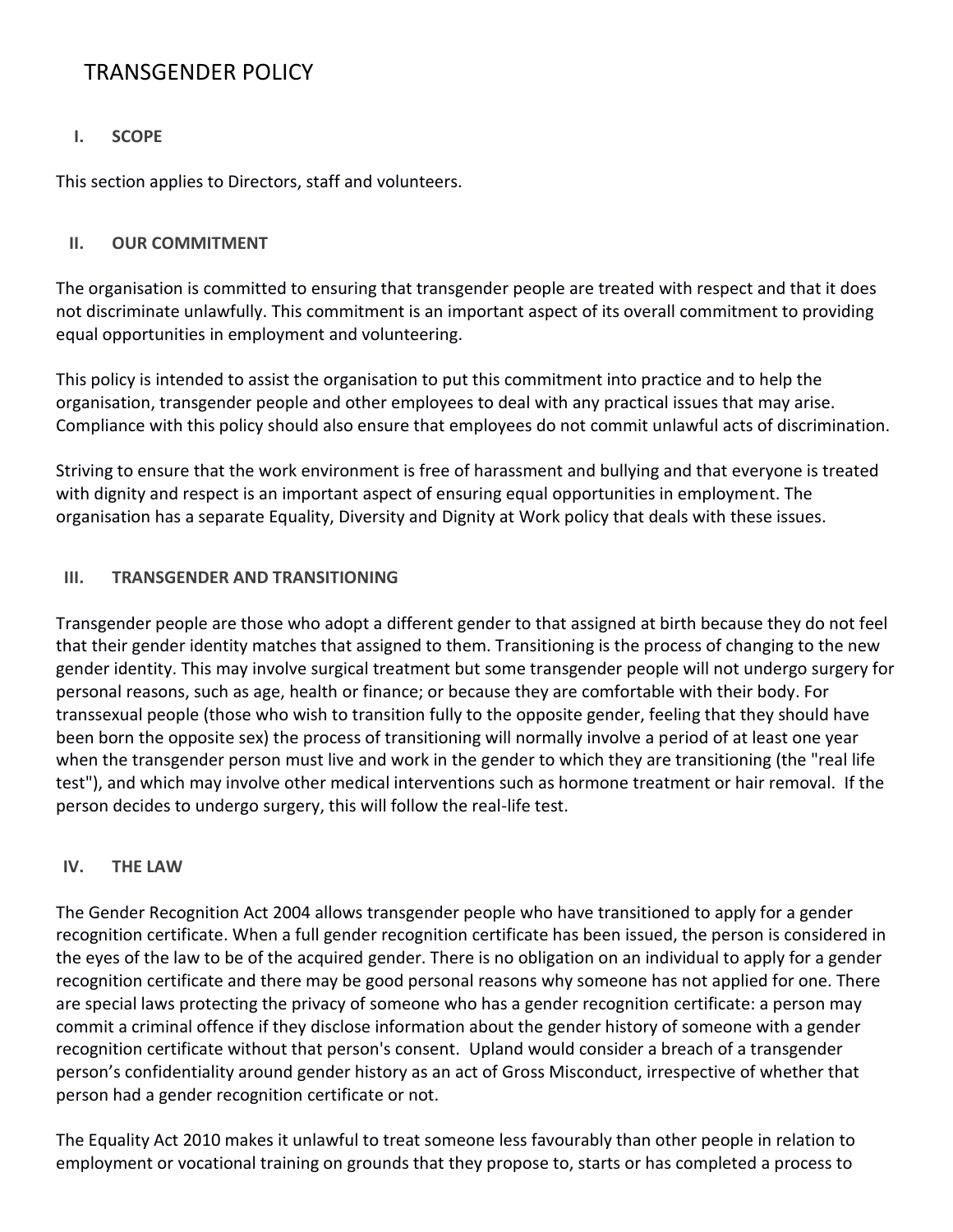change their gender. It is no longer necessary for the individual to be under medical supervision to be protected, so it is sufficient if they decide to live as a member of the opposite sex but does not undergo any medical procedures. The protection applies whether or not the individual has a gender recognition certificate. Harassment or bullying on the grounds that a person is proposing to transition, is transitioning or has transitioned is unlawful discrimination.

There are some limited exceptions where it is lawful to prevent someone doing a job on the grounds that they are transitioning, for example where not being a transgender person is an occupational requirement for the job, and the employer can demonstrate that it is a proportionate means of achieving a legitimate aim. The exceptions do not apply to someone with a gender recognition certificate.

It is unlawful to victimise someone because they have supported a complaint or raised a grievance under the Equality Act 2010, or because he or she is suspected of doing so.

An employee who discriminates against another employee on the grounds that he or she is proposing to transition, is transitioning or has transitioned may be held liable for unlawful discrimination and be required to pay compensation as well as, or instead of, the organisation.

# V. **RECRUITMENT**

A job (or volunteer) applicant's gender identity status is irrelevant to the recruitment process, except in the rare circumstances where an occupational requirement applies to the job. If the organisation is relying on an occupational requirement, it will need to make this clear in the recruitment material. The organisation will not ask questions about gender identity status and job applicants are not required to volunteer information about it, unless an occupational requirement makes this relevant. A job applicant with a gender recognition certificate is never required to disclose their gender history.

If during the recruitment process information is disclosed about a job applicant's gender history, for example because certain documents are in a previous name, the organisation will keep the applicant's gender history confidential and will not take this into account in the selection process, unless an occupational requirement makes this relevant. In accordance with its equal opportunities policy, the organisation will assess candidates for employment objectively against the requirements that are necessary for the effective performance of the job.

If PVG / Disclosure is required as part of the recruitment process, applicants must disclose any previous names and/or gender to the Disclosure Scotland. Transgender applicants may make use of the special application procedure established by Disclosure Scotland so that their previous name is not disclosed to the organisation.

# VI. EMPLOYMENT

It will not normally be necessary for the organisation to be made aware of the gender history of a Director, employee or volunteer who has transitioned. If it becomes aware of information relating to an Director, employee or volunteer's gender history, it will keep this information confidential. It will not disclose information about an employee's gender history to a third party without the Director, employee or volunteer's consent. Any records that the organisation needs to keep that relate to an person's previous gender, for example relevant qualifications in a previous name, will be kept confidential, with only specified staff having access to them. When the organisation no longer needs to keep those records, it will destroy them.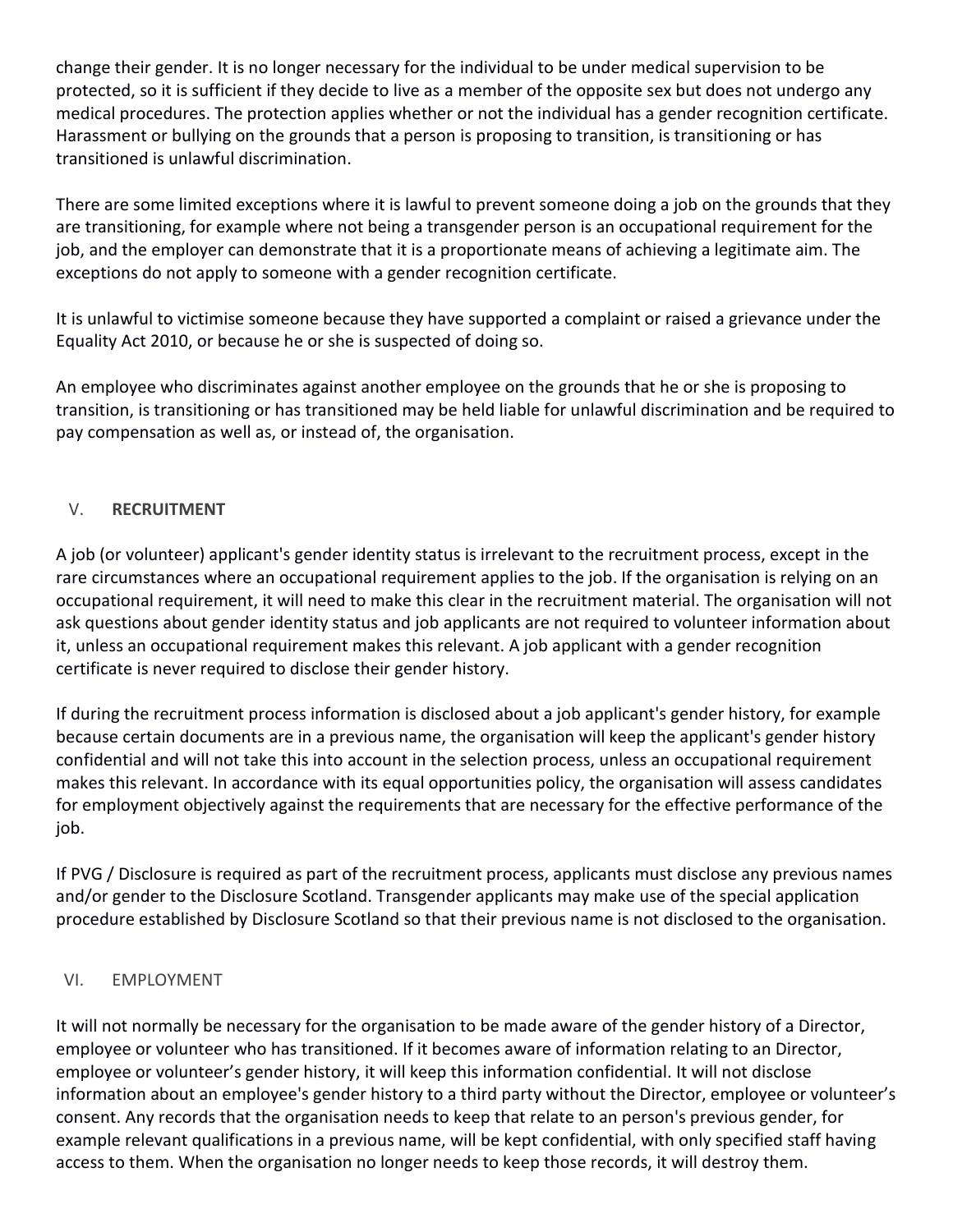The organisation will not take account of a Director, employee or volunteer's gender identity status or history in making employment decisions except where necessary and permitted by law. The gender history of a Director, employee or volunteer with a gender recognition certificate will never be relevant to employment decisions. A person with a gender recognition certificate will be treated in accordance with their acquired gender for all employment benefits including pensions and insurance.

A Director, employee or volunteer who has transitioned but does not have a gender recognition certificate may be required to disclose their gender history for insurance or pension purposes. This information will be passed only to those people who require it for these purposes and will be kept confidential.

The organisation will make it clear in information about insurance whether the insurance providers require disclosure of gender history. A transgender Director, employee or volunteer has an obligation to disclose necessary information to the insurance company if the organisation is not aware of the employee's gender history. If the organisation is aware of the employee's gender history, the organisation can supply the information to the insurance company with the employee's consent. The organisation will make it clear in information about the occupational pension what information is required and any implications that transitioning has on the occupational pension.

# VII. DIGNITY AT WORK

The organisation has a separate Equality, Diversity and Dignity at Work policy concerning issues of bullying and harassment on any ground, and how complaints of this type will be dealt with. Disciplinary action will be taken against Directors, employees or volunteers who bully or harass anyone else within the Organisation.

# **VIII. DEALING WITH THE TRANSITION**

The organisation will be supportive of any Director, employee or volunteer who expresses an intention to transition and will work with them to try to ensure as smooth a transition at work as possible. The organisation will appoint, in consultation with the person who is transitioning, a manager to be their principal point of contact. That manager will agree with the Director, employee or volunteer an action plan for managing the transition at work. Matters to be addressed may include the following:

The Director, employee or volunteer's' role: Consideration will be given to whether the Director, employee or volunteer wishes to stay in the same job and location or, if possible, to move post and/or location. In the rare cases where an occupational requirement applies to the post, a change of job may be required. Time off: The Director, employee or volunteer may require time off for medical or other treatment. Time off for these purposes will be treated no less favourably than time off for illness or other medical appointments.

Change of social gender: Consideration will be given to:

- when the Director, employee or volunteer expects to change name and to start presenting at work in the new gender;
- how work colleagues and clients are to be informed of the change;
- whether the Director, employee or volunteer wishes to inform colleagues and clients of the change or have someone from the organisation do this;
- what information or training is to be given to managers and work colleagues;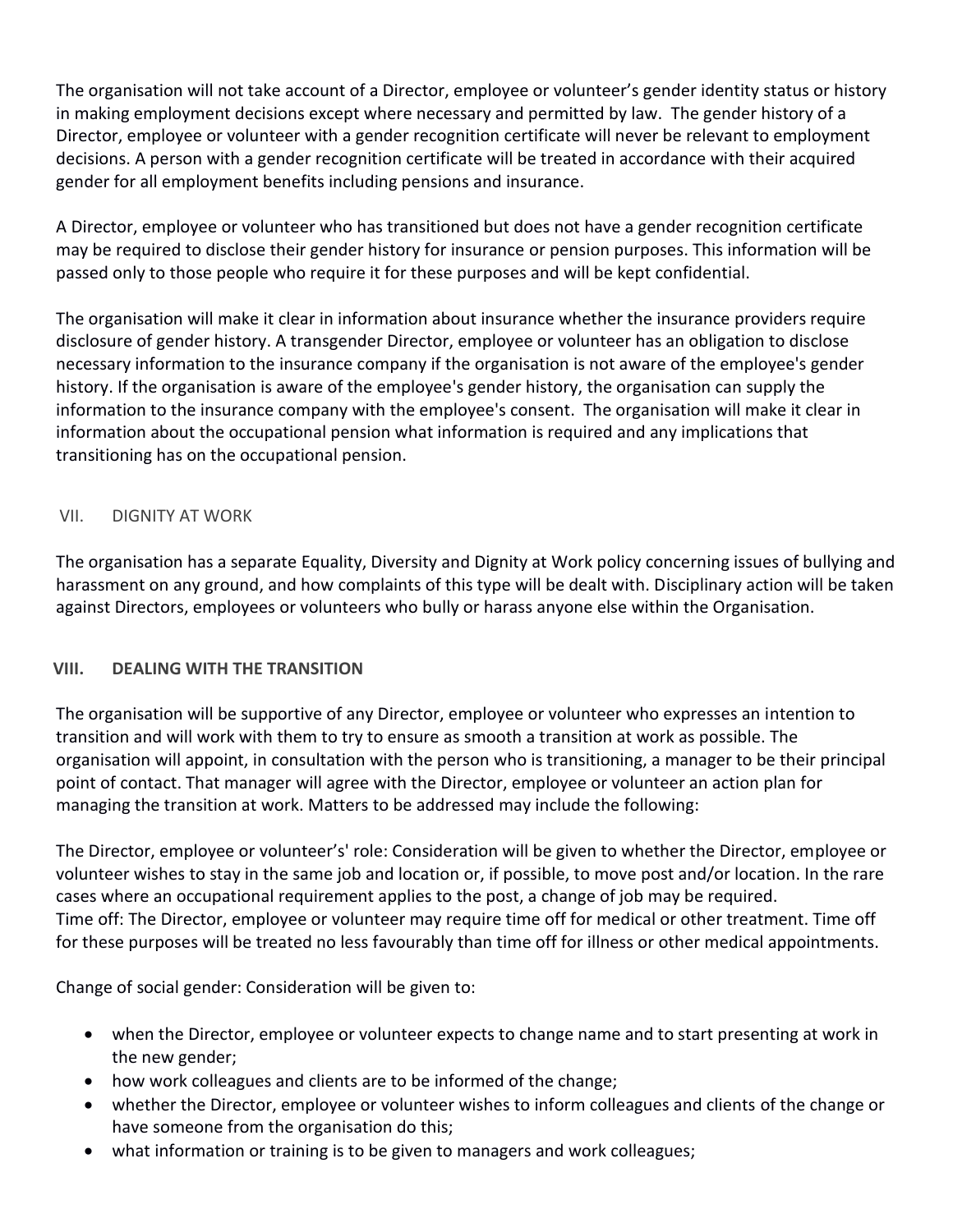the point at which the employee will start to use any single-sex facilities, such as toilets, in their new gender.

Records: Consideration will be given to changes to records and systems that may be needed. After an employee has transitioned, records relating to the transition will be destroyed. The organisation will create a new personnel record to ensure confidentiality.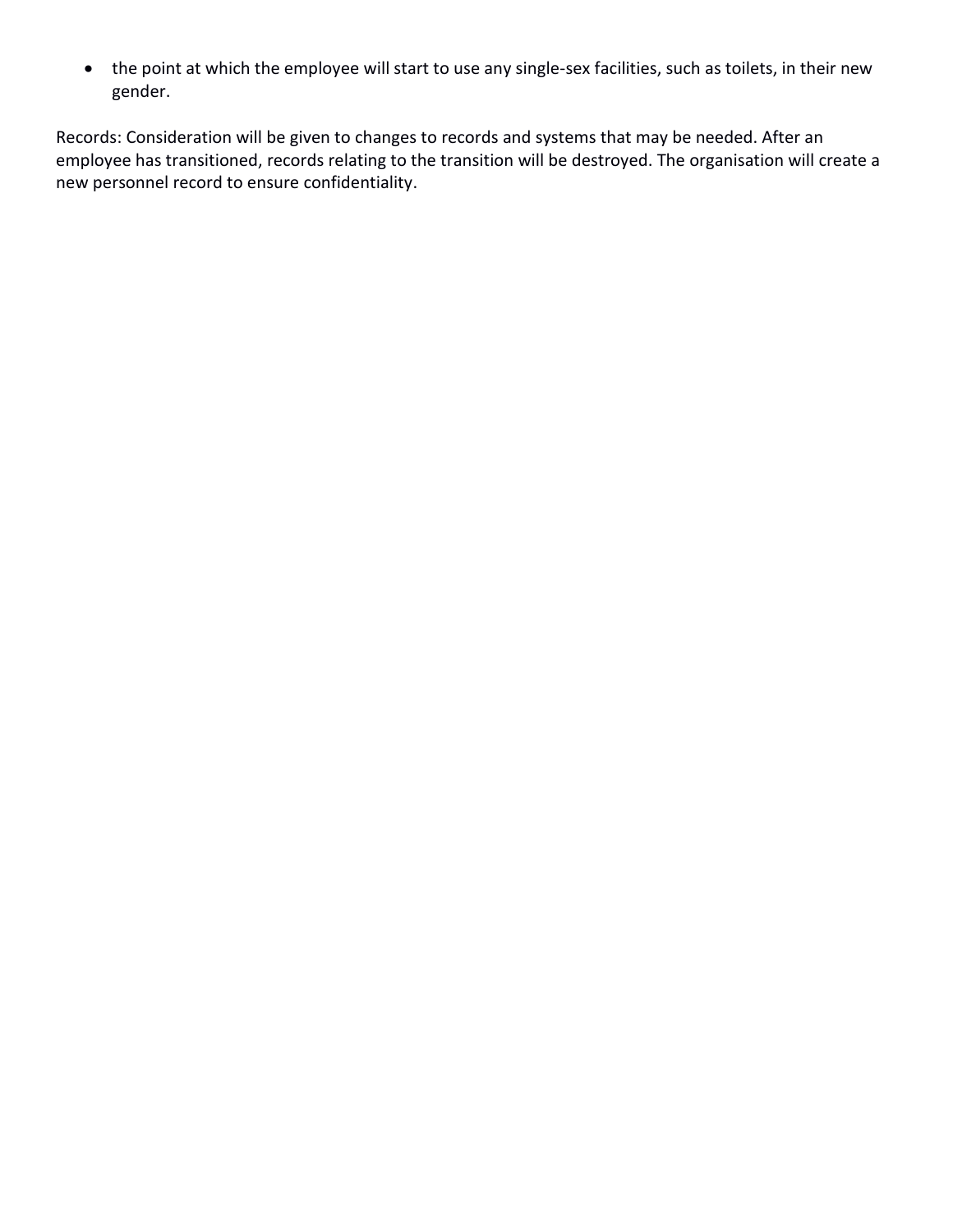# **LONE WORKERS**

# **I. SCOPE**

This section applies to Directors, employees, self-employed artists and volunteers.

#### II. INTRODUCTION

Upland recognises that it has a responsibility to ensure the safe working of its staff in line with the Management of Health and Safety at Work Regulations 1999 (updated 2002).

Many of the roles in Upland will involve working alone and travelling alone often to unfamiliar places as part of their jobs.

Directors, employees, self-employed artists and volunteers also have an obligation to adhere to the policy, and use their own common sense and initiative in addition to it.

#### **III. AIMS OF THE POLICY**

Any Directors employees self-employed artist and volunteer working alone is aware of the dangers they might face and is equipped it deal with them.

Adequate support is given to employees doing lone work.

To provide an emergency procedure to be used if employees do not return following a period of lone working.

# **IV. APPLICATION OF THE POLICY**

Upland shall have an emergency procedure for dealing with times when a Director, employee, self-employed artist or volunteer has been working alone, or making a visit somewhere and has not confirmed that they have left the visit.

This should consist of:

- Trying to contact the Director, employee, self-employed artist or volunteer, in case they have just gone home and forgotten.
- Trying to contact the person the Director, employee, self-employed artist or volunteer was visiting.
- Contacting the Chair of the Upland Board and the police when contact cannot be made.

# **V. TRAINING**

Any Director, employee, self-employed artist and volunteer whose work involves outside visits or working alone in a public place will receive training so that they understand the nature of potential danger and agreed procedure for dealing with it.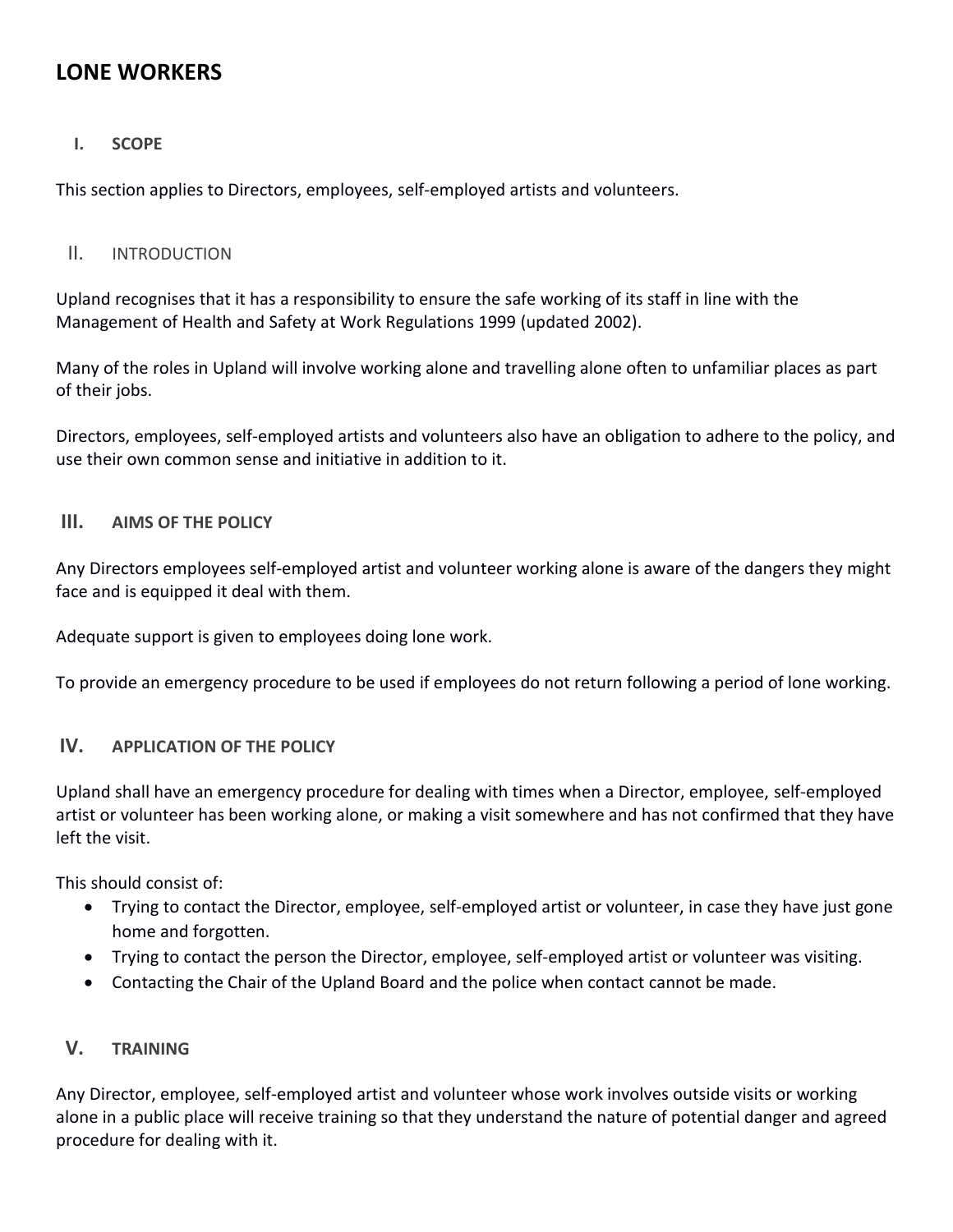Training will be ongoing and relevant to the type of work undertaken by the Director, employee, selfemployed artist or volunteer.

# **Procedure for outside visits including travelling in vehicles**

Directors, employees, self-employed artists and volunteers making home or outside visits, or having member of the public accessing working environments on a one to one basis, should consider whether there are any risks to the visit and, where necessary, make provisions to reduce the risk. This can be done by:

- Taking another Director, employee, self-employed artist or volunteer known to them with them.
- Carrying a personal attack alarm.
- Carrying a mobile phone.
- Ensuring where possible that meetings not taking place within any of our office bases should be held in a public place.

Where a meeting will be held on a one to one basis or in someone's home / private studio space, further advice and permission should be sought from your line manager prior to doing this.

When arranging meetings with groups/individuals, Directors, employees, self-employed artists and volunteers are expected to:

- Put full details of the meeting i.e. contact name, address and phone numbers into the notes section of an appointment in their diary, or ensure that the relevant member of Upland staff is aware of these details in advance
- Send a text to the Projects Director to say the meeting is over and you're on their way home. Directors, employees, self-employed artists and volunteers should ensure that the Projects Director knows to expect a text from them

# **VI. PROCEDURE FOR WORKING ALONE IN AN OFFICE**

- Internal doors should be kept shut and where possible locked unless visitors are expected.
- When using toilet facilities, external doors should be locked.
- Access to telephones and, where appropriate, panic buttons must be maintained at all times.
- Escape routes should be kept clear in case of emergency.
- When meeting with someone, Directors, employees, self-employed artists and volunteers should ensure that they are between the visitor and the escape routes.
- A friend/colleague should always know that you are there and can initiate emergency procedures when necessary.
- Directors, employees, self-employed artists and volunteers should not be afraid to ask visitors for ID.
- Directors, employees, self-employed artists and volunteers have the right to refuse entry to anyone that does not have an appointment or that they feel uncomfortable with.

# **VII. LONE WORKING WITH UNDER-18S**

Directors, employees, self-employed artists and volunteers should never work alone with under-18s or give them lifts in cars under any circumstances.